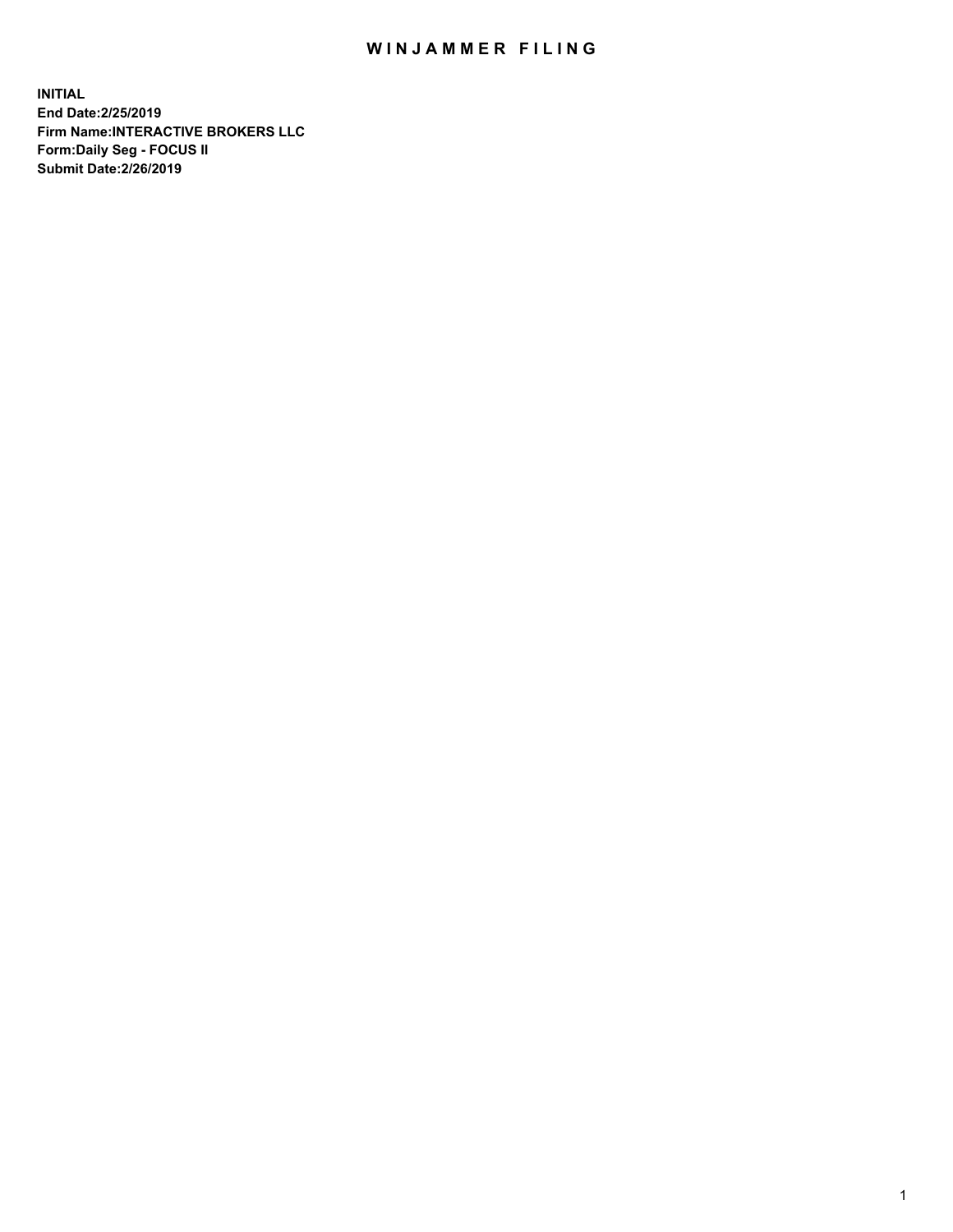**INITIAL End Date:2/25/2019 Firm Name:INTERACTIVE BROKERS LLC Form:Daily Seg - FOCUS II Submit Date:2/26/2019 Daily Segregation - Cover Page**

| Name of Company                                                                                                                                                                                                                                                                                                                | <b>INTERACTIVE BROKERS LLC</b>                                                                  |
|--------------------------------------------------------------------------------------------------------------------------------------------------------------------------------------------------------------------------------------------------------------------------------------------------------------------------------|-------------------------------------------------------------------------------------------------|
| <b>Contact Name</b>                                                                                                                                                                                                                                                                                                            | James Menicucci                                                                                 |
| <b>Contact Phone Number</b>                                                                                                                                                                                                                                                                                                    | 203-618-8085                                                                                    |
| <b>Contact Email Address</b>                                                                                                                                                                                                                                                                                                   | jmenicucci@interactivebrokers.c<br>om                                                           |
| FCM's Customer Segregated Funds Residual Interest Target (choose one):<br>a. Minimum dollar amount: ; or<br>b. Minimum percentage of customer segregated funds required:% ; or<br>c. Dollar amount range between: and; or<br>d. Percentage range of customer segregated funds required between:% and%.                         | $\overline{\mathbf{0}}$<br>$\overline{\mathbf{0}}$<br>155,000,000 245,000,000<br>0 <sub>0</sub> |
| FCM's Customer Secured Amount Funds Residual Interest Target (choose one):<br>a. Minimum dollar amount: ; or<br>b. Minimum percentage of customer secured funds required:% ; or<br>c. Dollar amount range between: and; or<br>d. Percentage range of customer secured funds required between:% and%.                           | $\overline{\mathbf{0}}$<br>0<br>80,000,000 120,000,000<br>0 <sub>0</sub>                        |
| FCM's Cleared Swaps Customer Collateral Residual Interest Target (choose one):<br>a. Minimum dollar amount: ; or<br>b. Minimum percentage of cleared swaps customer collateral required:% ; or<br>c. Dollar amount range between: and; or<br>d. Percentage range of cleared swaps customer collateral required between:% and%. | $\overline{\mathbf{0}}$<br><u>0</u><br>$\underline{0}$ $\underline{0}$<br>00                    |

Attach supporting documents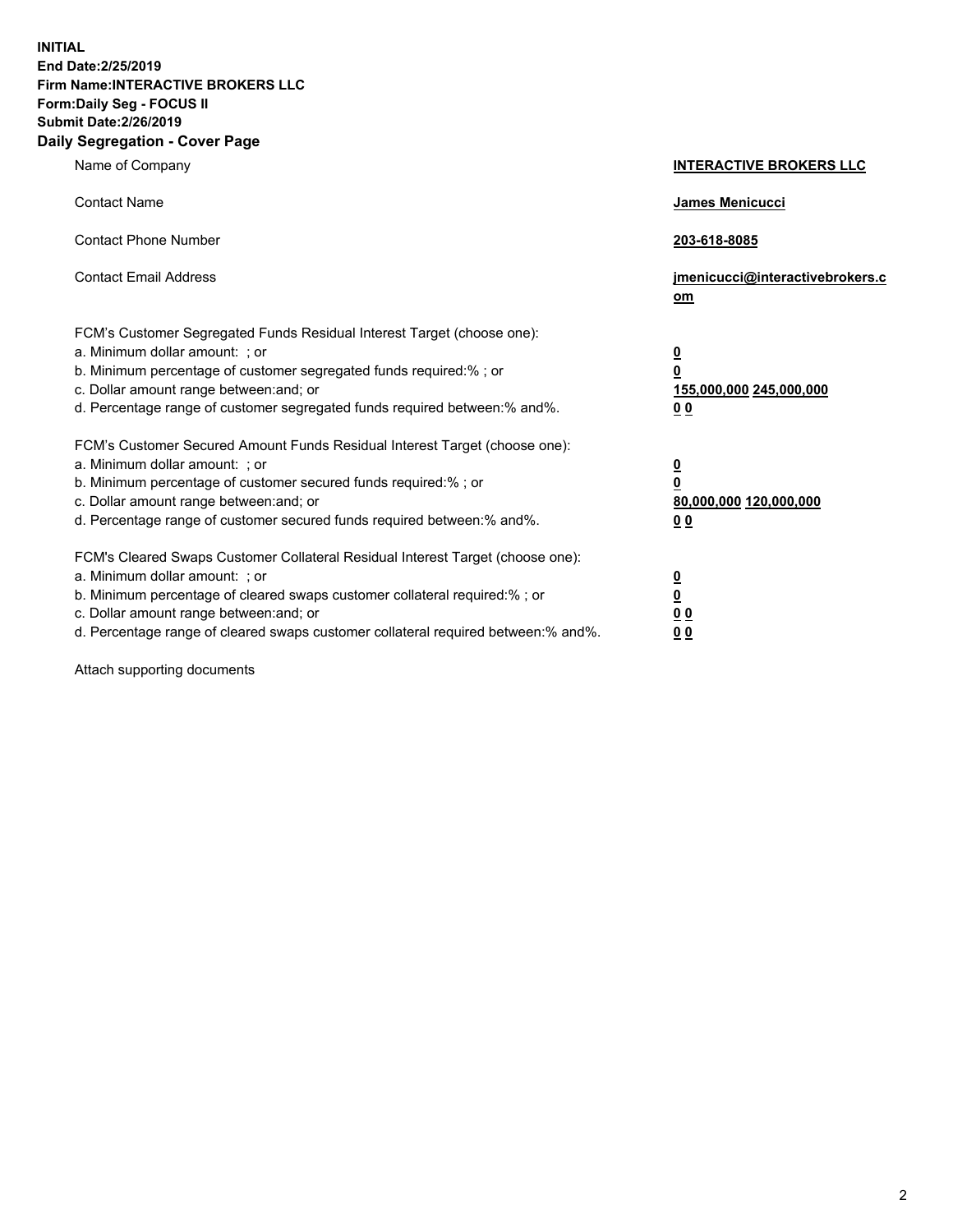## **INITIAL End Date:2/25/2019 Firm Name:INTERACTIVE BROKERS LLC Form:Daily Seg - FOCUS II Submit Date:2/26/2019 Daily Segregation - Secured Amounts**

| Daily Ocglegation - Occured Anioants                                                        |                                                                                                                                                                                                                                                                                                                                                                                                                                                                                                                                                                                                                                                                                                                                                                                                                                                                                                                                                                                                                                                                                                                                                                                                                                                                                                                                                                                                                                                                                                                                                                                                 |
|---------------------------------------------------------------------------------------------|-------------------------------------------------------------------------------------------------------------------------------------------------------------------------------------------------------------------------------------------------------------------------------------------------------------------------------------------------------------------------------------------------------------------------------------------------------------------------------------------------------------------------------------------------------------------------------------------------------------------------------------------------------------------------------------------------------------------------------------------------------------------------------------------------------------------------------------------------------------------------------------------------------------------------------------------------------------------------------------------------------------------------------------------------------------------------------------------------------------------------------------------------------------------------------------------------------------------------------------------------------------------------------------------------------------------------------------------------------------------------------------------------------------------------------------------------------------------------------------------------------------------------------------------------------------------------------------------------|
| Foreign Futures and Foreign Options Secured Amounts                                         |                                                                                                                                                                                                                                                                                                                                                                                                                                                                                                                                                                                                                                                                                                                                                                                                                                                                                                                                                                                                                                                                                                                                                                                                                                                                                                                                                                                                                                                                                                                                                                                                 |
| Amount required to be set aside pursuant to law, rule or regulation of a foreign            | $0$ [7305]                                                                                                                                                                                                                                                                                                                                                                                                                                                                                                                                                                                                                                                                                                                                                                                                                                                                                                                                                                                                                                                                                                                                                                                                                                                                                                                                                                                                                                                                                                                                                                                      |
| government or a rule of a self-regulatory organization authorized thereunder                |                                                                                                                                                                                                                                                                                                                                                                                                                                                                                                                                                                                                                                                                                                                                                                                                                                                                                                                                                                                                                                                                                                                                                                                                                                                                                                                                                                                                                                                                                                                                                                                                 |
| Net ledger balance - Foreign Futures and Foreign Option Trading - All Customers             |                                                                                                                                                                                                                                                                                                                                                                                                                                                                                                                                                                                                                                                                                                                                                                                                                                                                                                                                                                                                                                                                                                                                                                                                                                                                                                                                                                                                                                                                                                                                                                                                 |
| A. Cash                                                                                     | 437,760,017 [7315]                                                                                                                                                                                                                                                                                                                                                                                                                                                                                                                                                                                                                                                                                                                                                                                                                                                                                                                                                                                                                                                                                                                                                                                                                                                                                                                                                                                                                                                                                                                                                                              |
| B. Securities (at market)                                                                   | $0$ [7317]                                                                                                                                                                                                                                                                                                                                                                                                                                                                                                                                                                                                                                                                                                                                                                                                                                                                                                                                                                                                                                                                                                                                                                                                                                                                                                                                                                                                                                                                                                                                                                                      |
| Net unrealized profit (loss) in open futures contracts traded on a foreign board of trade   | -3,773,875 [7325]                                                                                                                                                                                                                                                                                                                                                                                                                                                                                                                                                                                                                                                                                                                                                                                                                                                                                                                                                                                                                                                                                                                                                                                                                                                                                                                                                                                                                                                                                                                                                                               |
| Exchange traded options                                                                     |                                                                                                                                                                                                                                                                                                                                                                                                                                                                                                                                                                                                                                                                                                                                                                                                                                                                                                                                                                                                                                                                                                                                                                                                                                                                                                                                                                                                                                                                                                                                                                                                 |
| a. Market value of open option contracts purchased on a foreign board of trade              | 105,520 [7335]                                                                                                                                                                                                                                                                                                                                                                                                                                                                                                                                                                                                                                                                                                                                                                                                                                                                                                                                                                                                                                                                                                                                                                                                                                                                                                                                                                                                                                                                                                                                                                                  |
| b. Market value of open contracts granted (sold) on a foreign board of trade                | -49,125 [7337]                                                                                                                                                                                                                                                                                                                                                                                                                                                                                                                                                                                                                                                                                                                                                                                                                                                                                                                                                                                                                                                                                                                                                                                                                                                                                                                                                                                                                                                                                                                                                                                  |
|                                                                                             | 434,042,537 [7345]                                                                                                                                                                                                                                                                                                                                                                                                                                                                                                                                                                                                                                                                                                                                                                                                                                                                                                                                                                                                                                                                                                                                                                                                                                                                                                                                                                                                                                                                                                                                                                              |
|                                                                                             | 21,206 [7351]                                                                                                                                                                                                                                                                                                                                                                                                                                                                                                                                                                                                                                                                                                                                                                                                                                                                                                                                                                                                                                                                                                                                                                                                                                                                                                                                                                                                                                                                                                                                                                                   |
| Less: amount offset by customer owned securities                                            | 0 [7352] 21,206 [7354]                                                                                                                                                                                                                                                                                                                                                                                                                                                                                                                                                                                                                                                                                                                                                                                                                                                                                                                                                                                                                                                                                                                                                                                                                                                                                                                                                                                                                                                                                                                                                                          |
|                                                                                             | 434,063,743 [7355]                                                                                                                                                                                                                                                                                                                                                                                                                                                                                                                                                                                                                                                                                                                                                                                                                                                                                                                                                                                                                                                                                                                                                                                                                                                                                                                                                                                                                                                                                                                                                                              |
|                                                                                             |                                                                                                                                                                                                                                                                                                                                                                                                                                                                                                                                                                                                                                                                                                                                                                                                                                                                                                                                                                                                                                                                                                                                                                                                                                                                                                                                                                                                                                                                                                                                                                                                 |
| Greater of amount required to be set aside pursuant to foreign jurisdiction (above) or line | 434,063,743 [7360]                                                                                                                                                                                                                                                                                                                                                                                                                                                                                                                                                                                                                                                                                                                                                                                                                                                                                                                                                                                                                                                                                                                                                                                                                                                                                                                                                                                                                                                                                                                                                                              |
| 6.                                                                                          |                                                                                                                                                                                                                                                                                                                                                                                                                                                                                                                                                                                                                                                                                                                                                                                                                                                                                                                                                                                                                                                                                                                                                                                                                                                                                                                                                                                                                                                                                                                                                                                                 |
| FUNDS DEPOSITED IN SEPARATE REGULATION 30.7 ACCOUNTS                                        |                                                                                                                                                                                                                                                                                                                                                                                                                                                                                                                                                                                                                                                                                                                                                                                                                                                                                                                                                                                                                                                                                                                                                                                                                                                                                                                                                                                                                                                                                                                                                                                                 |
| Cash in banks                                                                               |                                                                                                                                                                                                                                                                                                                                                                                                                                                                                                                                                                                                                                                                                                                                                                                                                                                                                                                                                                                                                                                                                                                                                                                                                                                                                                                                                                                                                                                                                                                                                                                                 |
| A. Banks located in the United States                                                       | 55,260,170 [7500]                                                                                                                                                                                                                                                                                                                                                                                                                                                                                                                                                                                                                                                                                                                                                                                                                                                                                                                                                                                                                                                                                                                                                                                                                                                                                                                                                                                                                                                                                                                                                                               |
|                                                                                             | 0 [7520] 55,260,170 [7530]                                                                                                                                                                                                                                                                                                                                                                                                                                                                                                                                                                                                                                                                                                                                                                                                                                                                                                                                                                                                                                                                                                                                                                                                                                                                                                                                                                                                                                                                                                                                                                      |
| Securities                                                                                  |                                                                                                                                                                                                                                                                                                                                                                                                                                                                                                                                                                                                                                                                                                                                                                                                                                                                                                                                                                                                                                                                                                                                                                                                                                                                                                                                                                                                                                                                                                                                                                                                 |
|                                                                                             | 411,660,512 [7540]                                                                                                                                                                                                                                                                                                                                                                                                                                                                                                                                                                                                                                                                                                                                                                                                                                                                                                                                                                                                                                                                                                                                                                                                                                                                                                                                                                                                                                                                                                                                                                              |
|                                                                                             | 0 [7560] 411,660,512 [7570]                                                                                                                                                                                                                                                                                                                                                                                                                                                                                                                                                                                                                                                                                                                                                                                                                                                                                                                                                                                                                                                                                                                                                                                                                                                                                                                                                                                                                                                                                                                                                                     |
|                                                                                             |                                                                                                                                                                                                                                                                                                                                                                                                                                                                                                                                                                                                                                                                                                                                                                                                                                                                                                                                                                                                                                                                                                                                                                                                                                                                                                                                                                                                                                                                                                                                                                                                 |
|                                                                                             | $0$ [7580]                                                                                                                                                                                                                                                                                                                                                                                                                                                                                                                                                                                                                                                                                                                                                                                                                                                                                                                                                                                                                                                                                                                                                                                                                                                                                                                                                                                                                                                                                                                                                                                      |
|                                                                                             | $0$ [7590]                                                                                                                                                                                                                                                                                                                                                                                                                                                                                                                                                                                                                                                                                                                                                                                                                                                                                                                                                                                                                                                                                                                                                                                                                                                                                                                                                                                                                                                                                                                                                                                      |
|                                                                                             | $0$ [7600]                                                                                                                                                                                                                                                                                                                                                                                                                                                                                                                                                                                                                                                                                                                                                                                                                                                                                                                                                                                                                                                                                                                                                                                                                                                                                                                                                                                                                                                                                                                                                                                      |
|                                                                                             | $0$ [7610]                                                                                                                                                                                                                                                                                                                                                                                                                                                                                                                                                                                                                                                                                                                                                                                                                                                                                                                                                                                                                                                                                                                                                                                                                                                                                                                                                                                                                                                                                                                                                                                      |
|                                                                                             | 0 [7615] 0 [7620]                                                                                                                                                                                                                                                                                                                                                                                                                                                                                                                                                                                                                                                                                                                                                                                                                                                                                                                                                                                                                                                                                                                                                                                                                                                                                                                                                                                                                                                                                                                                                                               |
|                                                                                             |                                                                                                                                                                                                                                                                                                                                                                                                                                                                                                                                                                                                                                                                                                                                                                                                                                                                                                                                                                                                                                                                                                                                                                                                                                                                                                                                                                                                                                                                                                                                                                                                 |
|                                                                                             | $0$ [7640]                                                                                                                                                                                                                                                                                                                                                                                                                                                                                                                                                                                                                                                                                                                                                                                                                                                                                                                                                                                                                                                                                                                                                                                                                                                                                                                                                                                                                                                                                                                                                                                      |
|                                                                                             | $0$ [7650]                                                                                                                                                                                                                                                                                                                                                                                                                                                                                                                                                                                                                                                                                                                                                                                                                                                                                                                                                                                                                                                                                                                                                                                                                                                                                                                                                                                                                                                                                                                                                                                      |
|                                                                                             | $0$ [7660]                                                                                                                                                                                                                                                                                                                                                                                                                                                                                                                                                                                                                                                                                                                                                                                                                                                                                                                                                                                                                                                                                                                                                                                                                                                                                                                                                                                                                                                                                                                                                                                      |
|                                                                                             | $0$ [7670]                                                                                                                                                                                                                                                                                                                                                                                                                                                                                                                                                                                                                                                                                                                                                                                                                                                                                                                                                                                                                                                                                                                                                                                                                                                                                                                                                                                                                                                                                                                                                                                      |
|                                                                                             | 0 [7675] 0 [7680]                                                                                                                                                                                                                                                                                                                                                                                                                                                                                                                                                                                                                                                                                                                                                                                                                                                                                                                                                                                                                                                                                                                                                                                                                                                                                                                                                                                                                                                                                                                                                                               |
|                                                                                             |                                                                                                                                                                                                                                                                                                                                                                                                                                                                                                                                                                                                                                                                                                                                                                                                                                                                                                                                                                                                                                                                                                                                                                                                                                                                                                                                                                                                                                                                                                                                                                                                 |
|                                                                                             | 94,299,703 [7700]                                                                                                                                                                                                                                                                                                                                                                                                                                                                                                                                                                                                                                                                                                                                                                                                                                                                                                                                                                                                                                                                                                                                                                                                                                                                                                                                                                                                                                                                                                                                                                               |
|                                                                                             | $0$ [7710]                                                                                                                                                                                                                                                                                                                                                                                                                                                                                                                                                                                                                                                                                                                                                                                                                                                                                                                                                                                                                                                                                                                                                                                                                                                                                                                                                                                                                                                                                                                                                                                      |
|                                                                                             | $-3,613,085$ [7720]                                                                                                                                                                                                                                                                                                                                                                                                                                                                                                                                                                                                                                                                                                                                                                                                                                                                                                                                                                                                                                                                                                                                                                                                                                                                                                                                                                                                                                                                                                                                                                             |
|                                                                                             | 105,520 [7730]                                                                                                                                                                                                                                                                                                                                                                                                                                                                                                                                                                                                                                                                                                                                                                                                                                                                                                                                                                                                                                                                                                                                                                                                                                                                                                                                                                                                                                                                                                                                                                                  |
|                                                                                             | <mark>-49,125</mark> [7735] <b>90,743,013</b> [7740]                                                                                                                                                                                                                                                                                                                                                                                                                                                                                                                                                                                                                                                                                                                                                                                                                                                                                                                                                                                                                                                                                                                                                                                                                                                                                                                                                                                                                                                                                                                                            |
|                                                                                             | 0 [7760]                                                                                                                                                                                                                                                                                                                                                                                                                                                                                                                                                                                                                                                                                                                                                                                                                                                                                                                                                                                                                                                                                                                                                                                                                                                                                                                                                                                                                                                                                                                                                                                        |
|                                                                                             | $0$ [7765]                                                                                                                                                                                                                                                                                                                                                                                                                                                                                                                                                                                                                                                                                                                                                                                                                                                                                                                                                                                                                                                                                                                                                                                                                                                                                                                                                                                                                                                                                                                                                                                      |
|                                                                                             | 557,663,695 [7770]                                                                                                                                                                                                                                                                                                                                                                                                                                                                                                                                                                                                                                                                                                                                                                                                                                                                                                                                                                                                                                                                                                                                                                                                                                                                                                                                                                                                                                                                                                                                                                              |
|                                                                                             | 123,599,952 [7380]                                                                                                                                                                                                                                                                                                                                                                                                                                                                                                                                                                                                                                                                                                                                                                                                                                                                                                                                                                                                                                                                                                                                                                                                                                                                                                                                                                                                                                                                                                                                                                              |
|                                                                                             |                                                                                                                                                                                                                                                                                                                                                                                                                                                                                                                                                                                                                                                                                                                                                                                                                                                                                                                                                                                                                                                                                                                                                                                                                                                                                                                                                                                                                                                                                                                                                                                                 |
|                                                                                             | 80,000,000 [7780]                                                                                                                                                                                                                                                                                                                                                                                                                                                                                                                                                                                                                                                                                                                                                                                                                                                                                                                                                                                                                                                                                                                                                                                                                                                                                                                                                                                                                                                                                                                                                                               |
|                                                                                             | 43,599,952 [7785]                                                                                                                                                                                                                                                                                                                                                                                                                                                                                                                                                                                                                                                                                                                                                                                                                                                                                                                                                                                                                                                                                                                                                                                                                                                                                                                                                                                                                                                                                                                                                                               |
|                                                                                             | Net equity (deficit) (add lines 1.2. and 3.)<br>Account liquidating to a deficit and account with a debit balances - gross amount<br>Amount required to be set aside as the secured amount - Net Liquidating Equity<br>Method (add lines 4 and 5)<br>B. Other banks qualified under Regulation 30.7<br>A. In safekeeping with banks located in the United States<br>B. In safekeeping with other banks qualified under Regulation 30.7<br>Equities with registered futures commission merchants<br>A. Cash<br><b>B.</b> Securities<br>C. Unrealized gain (loss) on open futures contracts<br>D. Value of long option contracts<br>E. Value of short option contracts<br>Amounts held by clearing organizations of foreign boards of trade<br>A. Cash<br><b>B.</b> Securities<br>C. Amount due to (from) clearing organization - daily variation<br>D. Value of long option contracts<br>E. Value of short option contracts<br>Amounts held by members of foreign boards of trade<br>A. Cash<br><b>B.</b> Securities<br>C. Unrealized gain (loss) on open futures contracts<br>D. Value of long option contracts<br>E. Value of short option contracts<br>Amounts with other depositories designated by a foreign board of trade<br>Segregated funds on hand<br>Total funds in separate section 30.7 accounts<br>Excess (deficiency) Set Aside for Secured Amount (subtract line 7 Secured Statement<br>Page 1 from Line 8)<br>Management Target Amount for Excess funds in separate section 30.7 accounts<br>Excess (deficiency) funds in separate 30.7 accounts over (under) Management Target |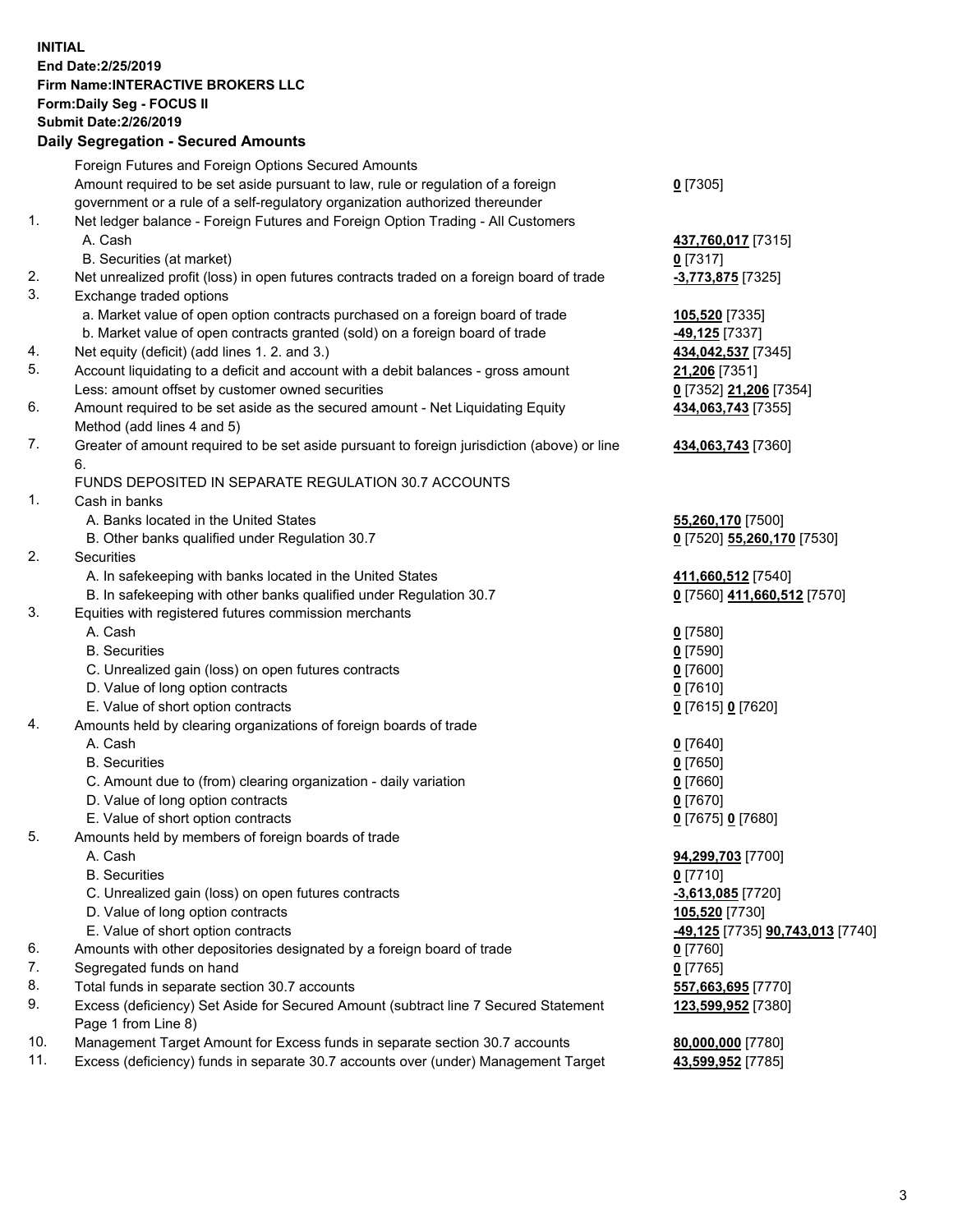**INITIAL End Date:2/25/2019 Firm Name:INTERACTIVE BROKERS LLC Form:Daily Seg - FOCUS II Submit Date:2/26/2019 Daily Segregation - Segregation Statement** SEGREGATION REQUIREMENTS(Section 4d(2) of the CEAct) 1. Net ledger balance A. Cash **3,832,965,132** [7010] B. Securities (at market) **0** [7020] 2. Net unrealized profit (loss) in open futures contracts traded on a contract market **-156,332,949** [7030] 3. Exchange traded options A. Add market value of open option contracts purchased on a contract market **259,981,394** [7032] B. Deduct market value of open option contracts granted (sold) on a contract market **-170,369,410** [7033] 4. Net equity (deficit) (add lines 1, 2 and 3) **3,766,244,167** [7040] 5. Accounts liquidating to a deficit and accounts with debit balances - gross amount **1,242,541** [7045] Less: amount offset by customer securities **0** [7047] **1,242,541** [7050] 6. Amount required to be segregated (add lines 4 and 5) **3,767,486,708** [7060] FUNDS IN SEGREGATED ACCOUNTS 7. Deposited in segregated funds bank accounts A. Cash **486,888,004** [7070] B. Securities representing investments of customers' funds (at market) **2,183,428,210** [7080] C. Securities held for particular customers or option customers in lieu of cash (at market) **0** [7090] 8. Margins on deposit with derivatives clearing organizations of contract markets A. Cash **5,411,009** [7100] B. Securities representing investments of customers' funds (at market) **1,193,900,550** [7110] C. Securities held for particular customers or option customers in lieu of cash (at market) **0** [7120] 9. Net settlement from (to) derivatives clearing organizations of contract markets **7,557,706** [7130] 10. Exchange traded options A. Value of open long option contracts **259,887,096** [7132] B. Value of open short option contracts **-170,295,250** [7133] 11. Net equities with other FCMs A. Net liquidating equity **0** [7140] B. Securities representing investments of customers' funds (at market) **0** [7160] C. Securities held for particular customers or option customers in lieu of cash (at market) **0** [7170] 12. Segregated funds on hand **0** [7150] 13. Total amount in segregation (add lines 7 through 12) **3,966,777,325** [7180] 14. Excess (deficiency) funds in segregation (subtract line 6 from line 13) **199,290,617** [7190] 15. Management Target Amount for Excess funds in segregation **155,000,000** [7194]

16. Excess (deficiency) funds in segregation over (under) Management Target Amount Excess

**44,290,617** [7198]